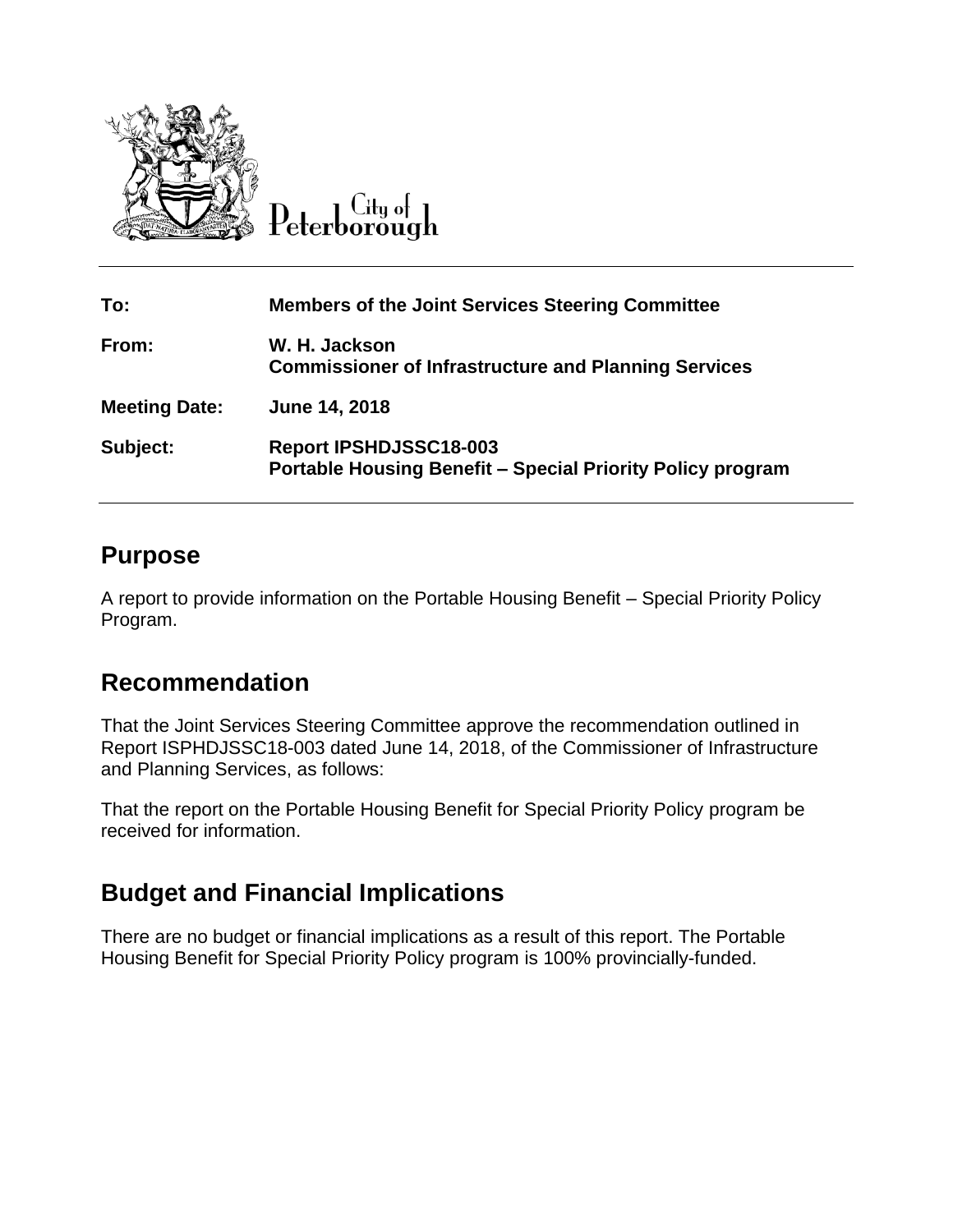# **Background**

### **Special Priority Policy**

Under the **Housing Services Act, 2011**, households who are fleeing family violence, or who are victims of human trafficking may be eligible for the Special Priority Policy (SPP) on the centralized waiting list for Rent Geared to Income (RGI) housing. When an RGI unit becomes available that is appropriate to their household size, Special Priority Policy households are offered the opportunity ahead of other applicants.

### **Portable Housing Benefit – Special Priority Policy program**

In November 2017, the Ministry of Housing committed \$30 million over the next three years to support up to 3,000 survivors of domestic violence and human trafficking in all service areas across the Province on an ongoing basis. Beginning in July 2018, the new Portable Housing Benefit-Special Priority Policy (PHB-SPP) program will be available to SPP applicants across the Province, starting with participants in a pilot program and rolling out to applicants in other service areas on a first-come, first-served basis.

The Ministry's anticipated outcomes for the PHB-SPP program include:

- Receiving housing assistance more quickly than households in the SPP category who are waiting for RGI assistance;
- Having more choice of suitable housing (types, quality, locations, etc.);
- Having a reduced rent burden (lower percentage of income spent on shelter costs);
- Being less likely to return to an emergency shelter;
- Improved household financial well-being; and
- Improved quality of life.

### **Program Design and Eligibility**

Applicants for RGI who are eligible for the Special Priority Policy may choose to participate in the PHB-SPP. The PHB-SPP is paid directly to eligible applicants by the Ministry of Finance and is not tied to a specific tenancy or cost of accommodation. It is 100 per cent provincially-funded and delivered and is fully portable across the province. If successful, applicants for the program must remove their name from the Centralized Waiting List for social housing.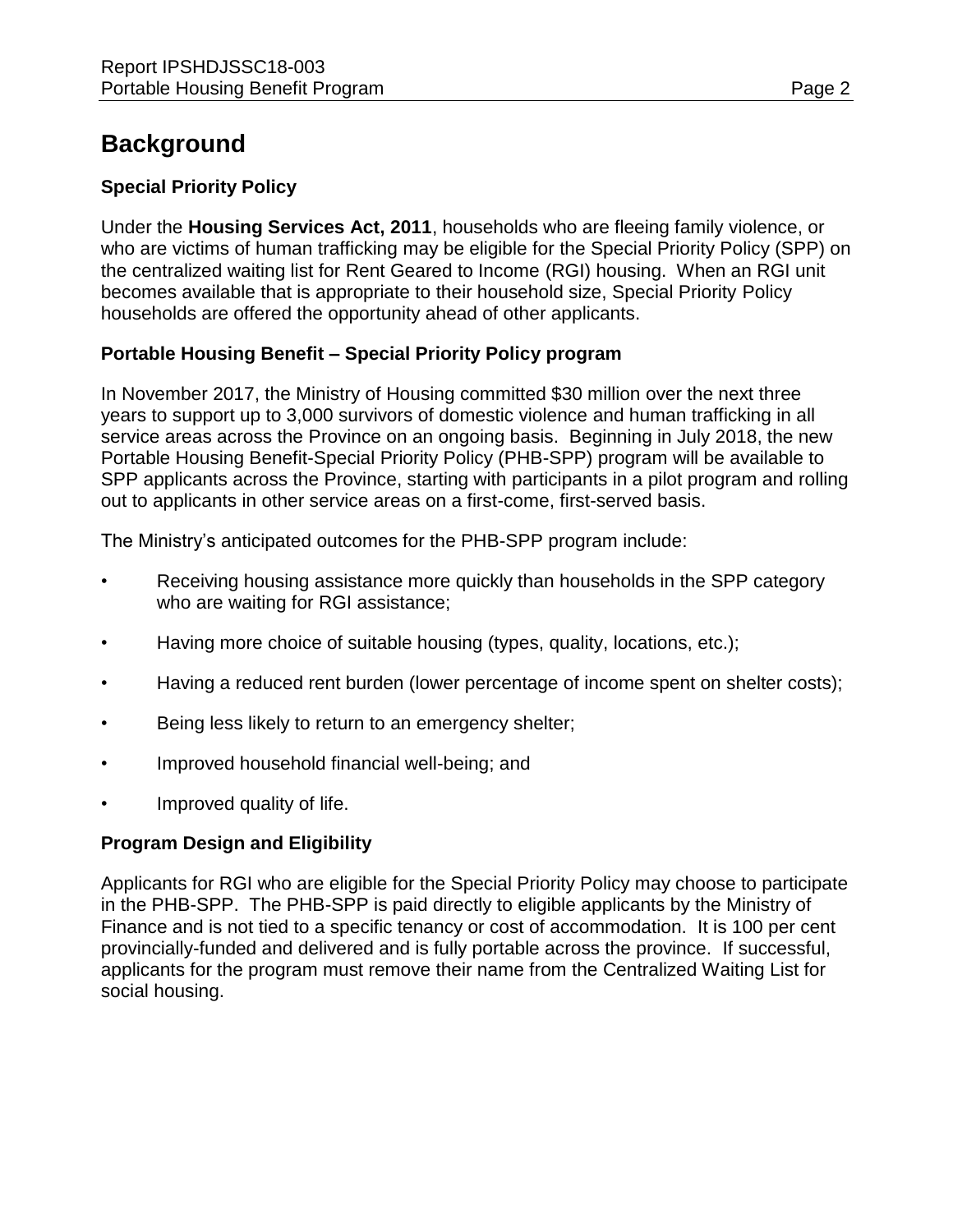In addition to the ongoing monthly benefit, applicants may be entitled to first and last months' rent to secure accommodation.

benefit. This would reduce their rental costs to \$735, or 42% of their monthly income.

### **Roles and Responsibilities**

Housing Access Peterborough (HAP) has delegated responsibility for the administration of the waiting list for social housing, which includes determining eligibility for Special Priority Policy. HAP will administer applications for the PHB-SPP, including identifying eligible applicants who are interested in the program, assisting applicants to apply, calculating the potential benefit and reporting quarterly to the province. The Ministry will provide a \$250 administrative fee for each successful applicant.

The Ministry of Housing will approve applicants for the benefit, calculate benefit amounts and make payments directly to applicants. Once enrolled, the Ministry will provide information and support through Service Ontario.

#### **Needs Assessment**

Special Priority households only make up 2% of the households on the Centralized Waiting List, but they represent approximately 20% of those who get housed in Rent Geared to Income housing. At the end of April 2018, there were approximately 33 applicants on the RGI waiting list who are eligible for Special Priority Policy and would be eligible for the PHB-SPP. The majority of these households are waiting for one-bedroom units. Increasing housing options for Special Priority households may increase movement on the RGI waiting list, but Peterborough's low vacancy rate may be an obstacle for applicants who wish to use the benefit locally.

#### **Timeline and Next Steps**

HAP staff have contacted Special Priority Policy applicants on the centralized waiting list to provide information and application forms. Any new applicants for SPP will have the option of applying for the PHB-SPP as an alternative to waiting on the Centralized Waitlist for RGI housing. The Ministry of Finance will start receiving and approving applications in June 2018. First payments to applicants will begin in July, 2018.